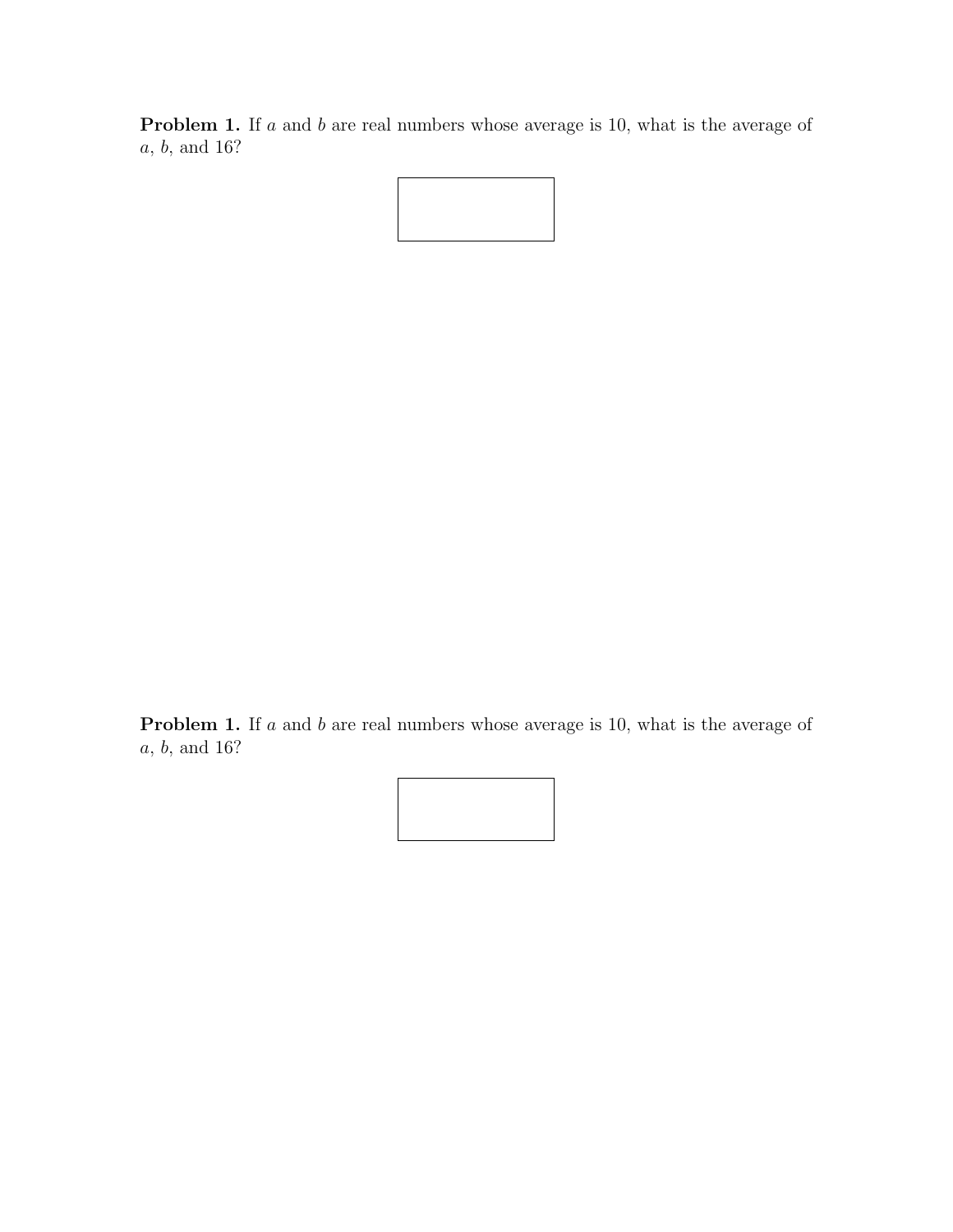**Problem 2.** How many solutions to  $x + y = z$  are there if  $x, y, z$  are (not necessarily distinct) elements of  $\{1, 2, 3, 4, 5, 6, 7, 8, 9, 10\}$ ? Note that  $1+2=3$  and  $2+1=3$  are different solutions.



**Problem 2.** How many solutions to  $x + y = z$  are there if  $x, y, z$  are (not necessarily distinct) elements of  $\{1, 2, 3, 4, 5, 6, 7, 8, 9, 10\}$ ? Note that  $1+2=3$  and  $2+1=3$  are different solutions.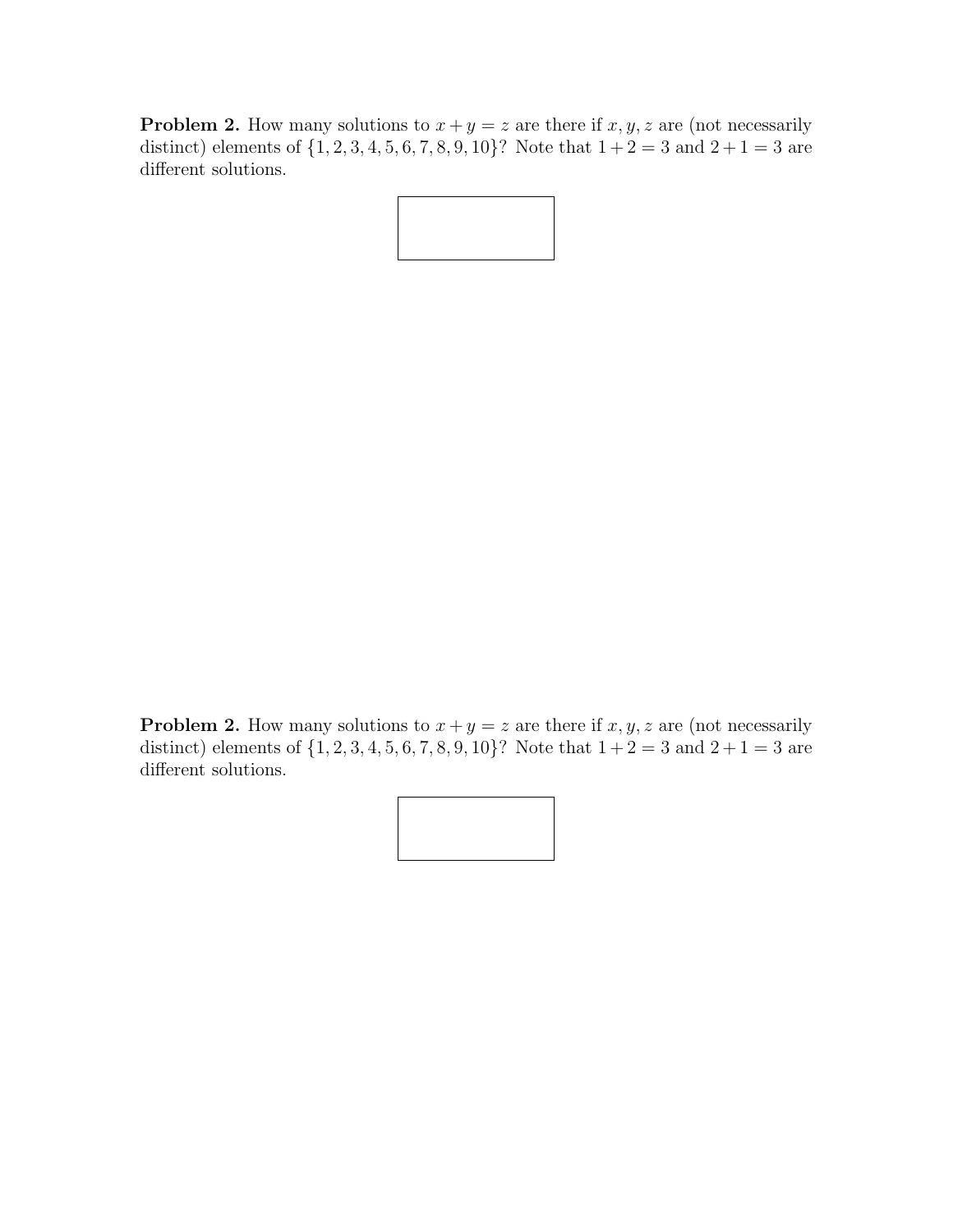**Problem 3.** Find a value  $x > 1$  so that a 1 by x rectangle can be cut into two congruent rectangles each similar to the original  $1$  by  $x$  rectangle.



**Problem 3.** Find a value  $x > 1$  so that a 1 by x rectangle can be cut into two congruent rectangles each similar to the original  $1$  by  $x$  rectangle.

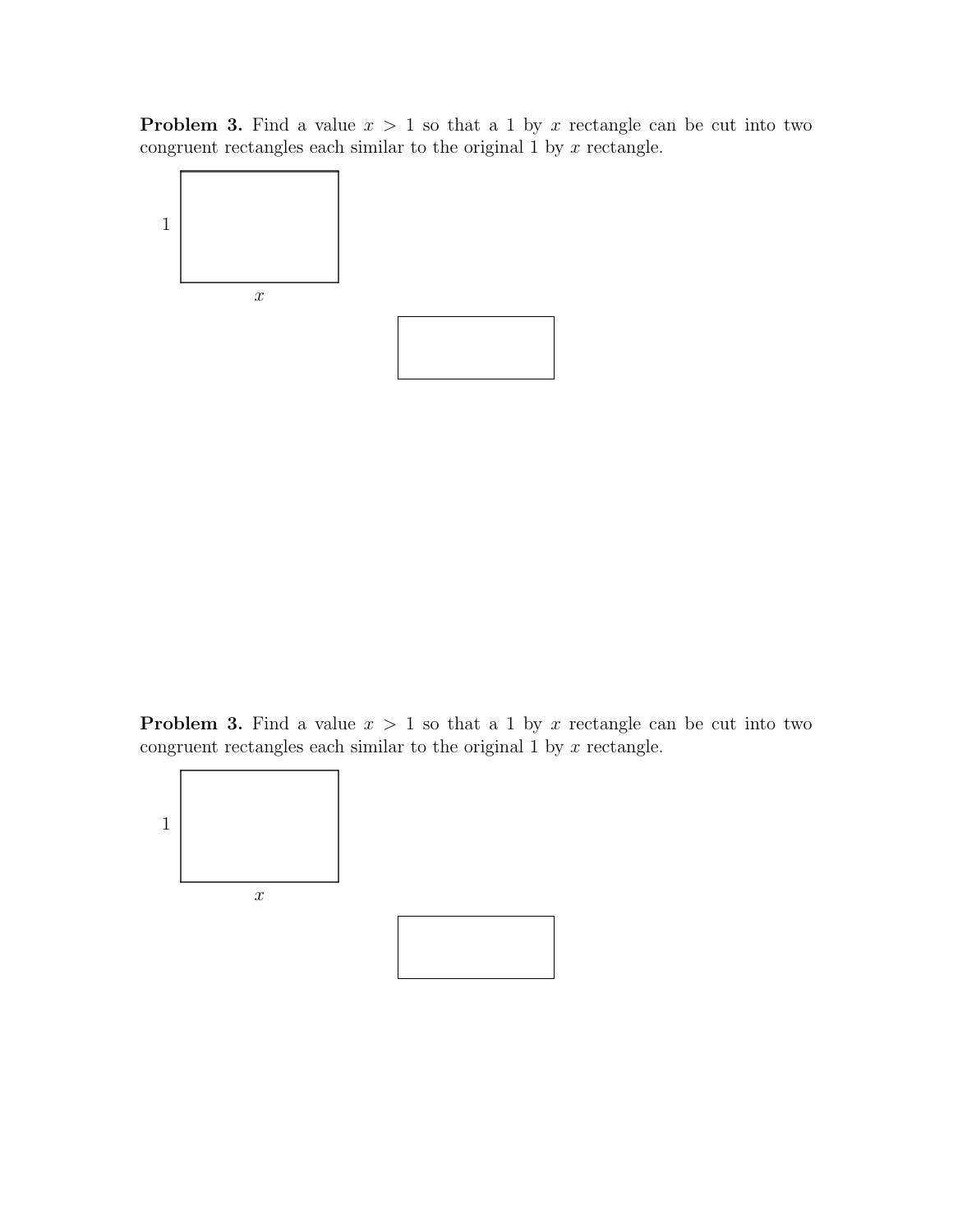**Problem 4.** How many subsets of  $\{U, G, A, H, S, M, T\}$  have nonempty intersection with  $\{U, G, A\}$ ?



**Problem 4.** How many subsets of  $\{U, G, A, H, S, M, T\}$  have nonempty intersection with  $\{U,G,A\}?$ 

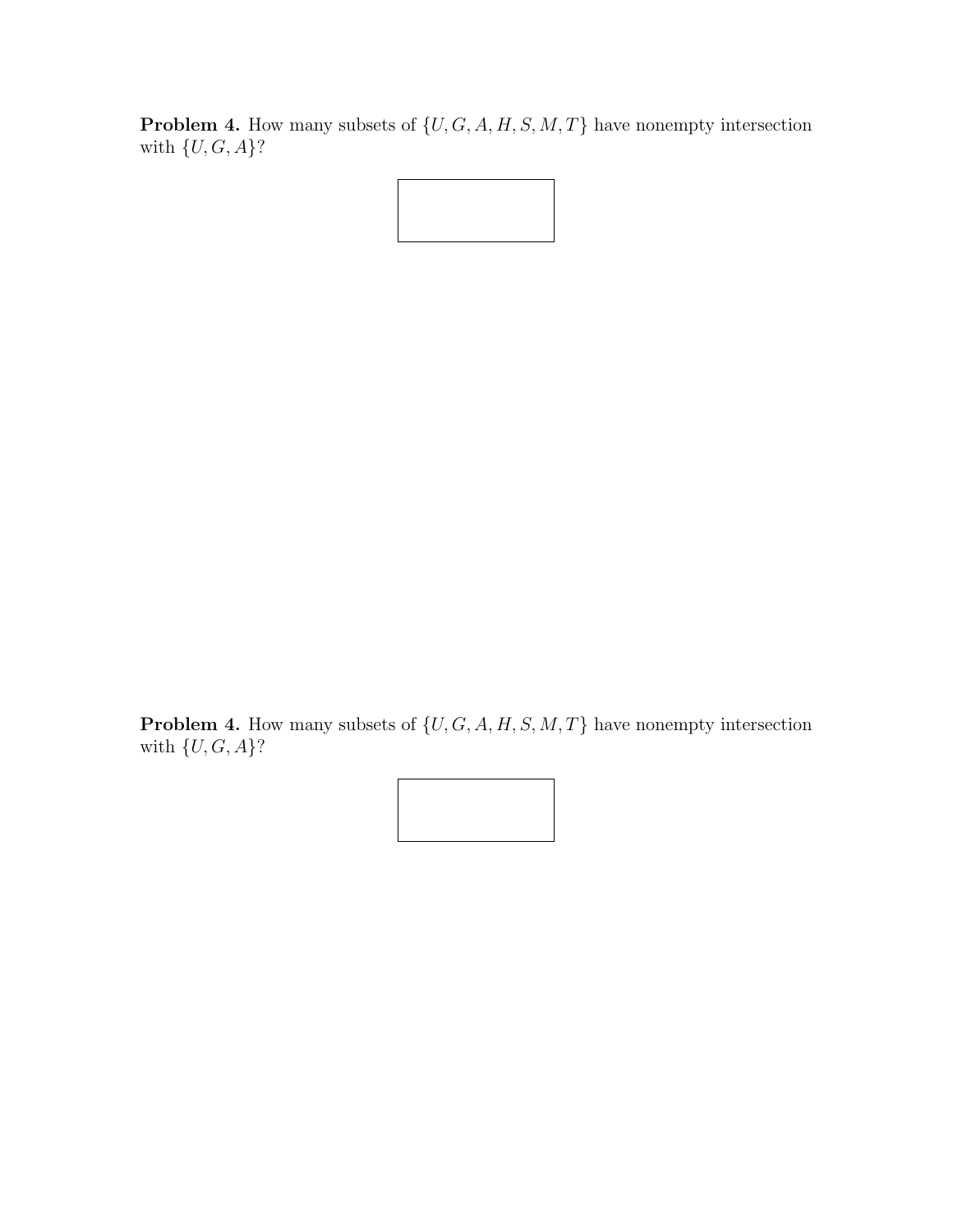Problem 5. I got the following message on my phone: "Your screen time was down 37% from last week for an average of 9 minutes/day." What was my screen time, in minutes, last week?

Problem 5. I got the following message on my phone: "Your screen time was down 37% from last week for an average of 9 minutes/day." What was my screen time, in minutes, last week?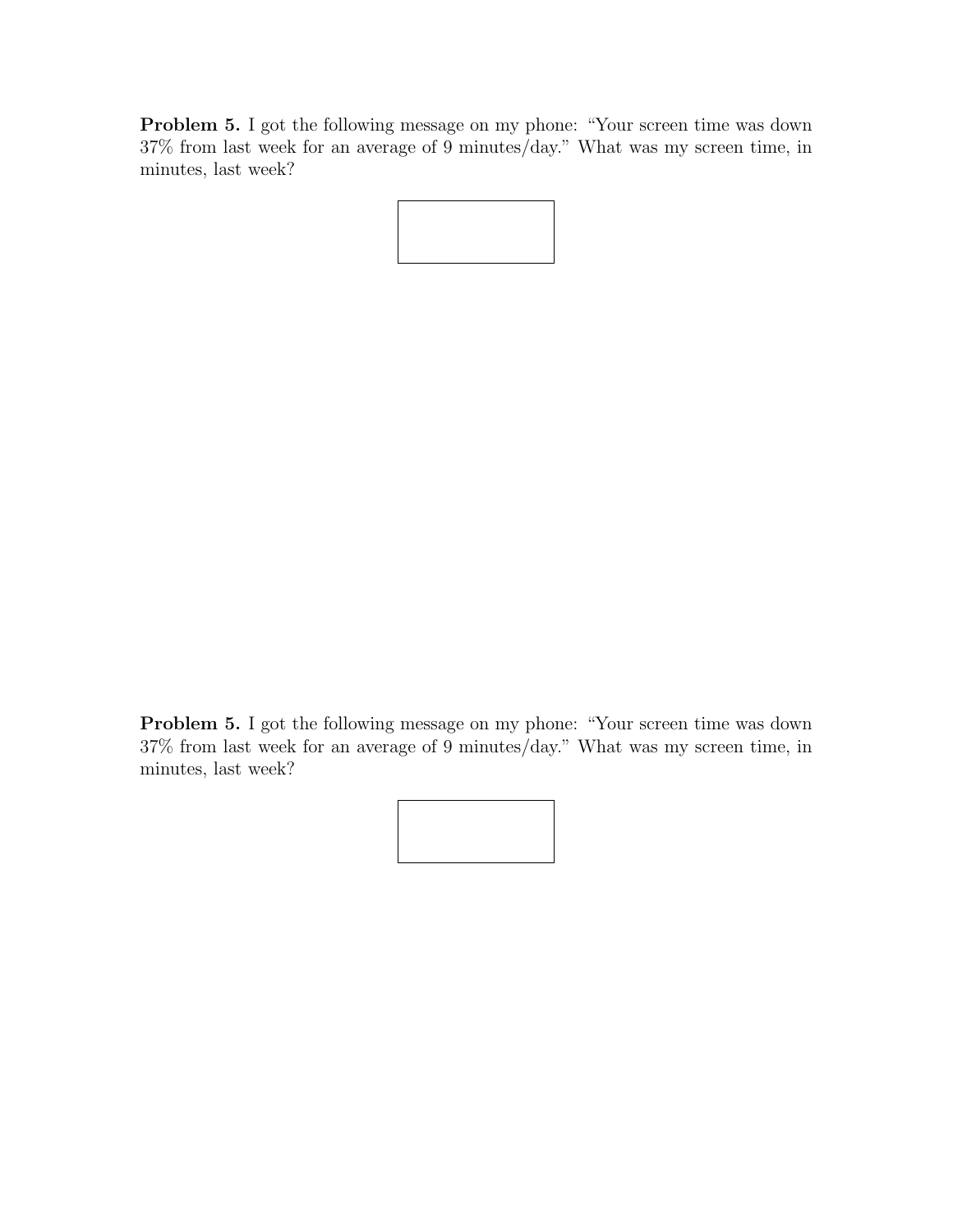**Problem 6.** Let L be the line segment in  $\mathbb{R}^2$  from  $(0,0)$  to  $(2,0)$ . At each point  $(x, 0)$  of L draw a disk of radius 1 centered at  $(x, 0)$ . What is the area of the union of these disks? (A disk consists of a circle together with the points inside the circle.)

**Problem 6.** Let L be the line segment in  $\mathbb{R}^2$  from  $(0,0)$  to  $(2,0)$ . At each point  $(x, 0)$  of L draw a disk of radius 1 centered at  $(x, 0)$ . What is the area of the union of these disks? (A disk consists of a circle together with the points inside the circle.)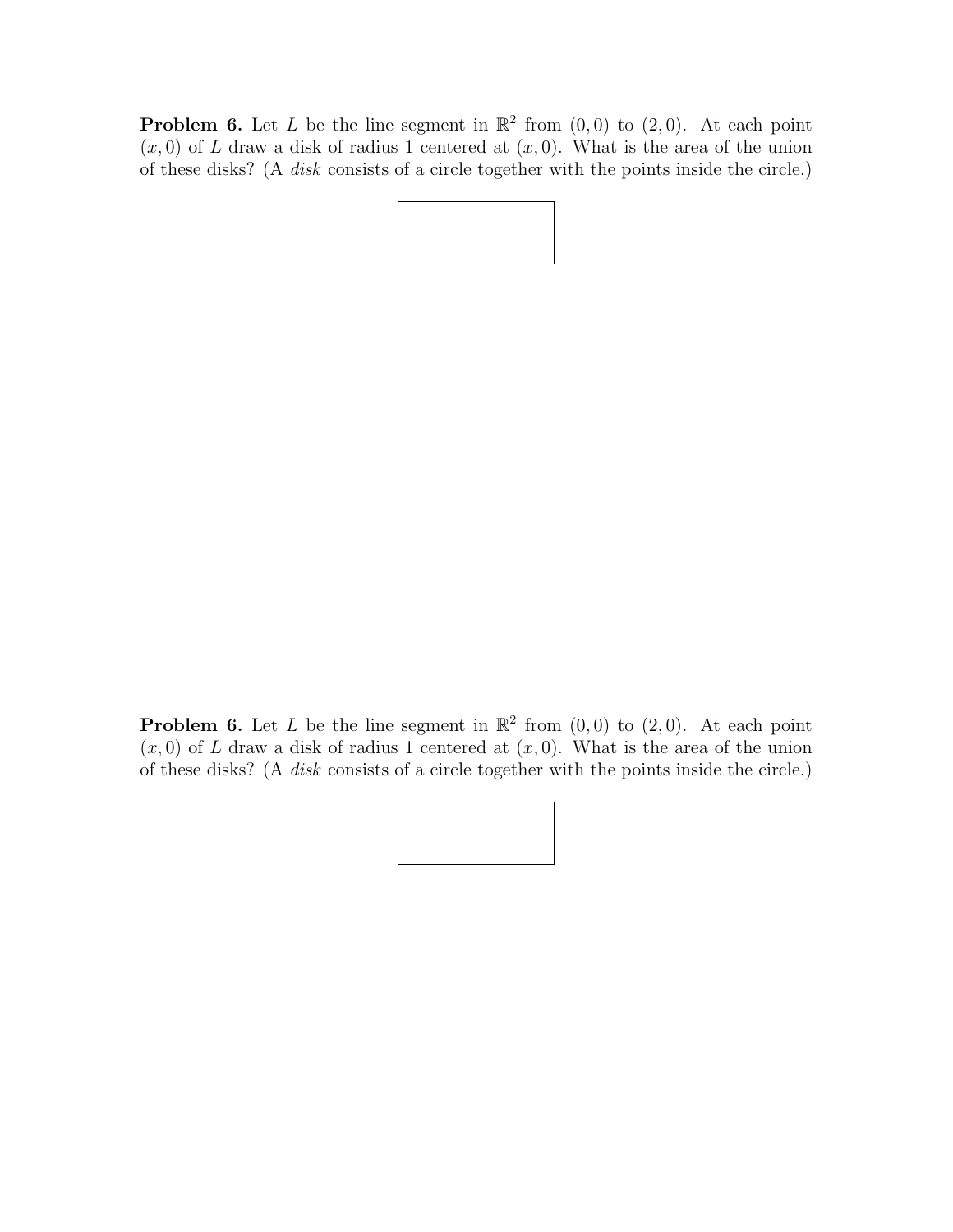

**Problem 7.** What is arcsin  $\left(\frac{\pi}{4}\right)$ 4  $+\arccos\left(\frac{\pi}{4}\right)$ 4  $\big)$ ?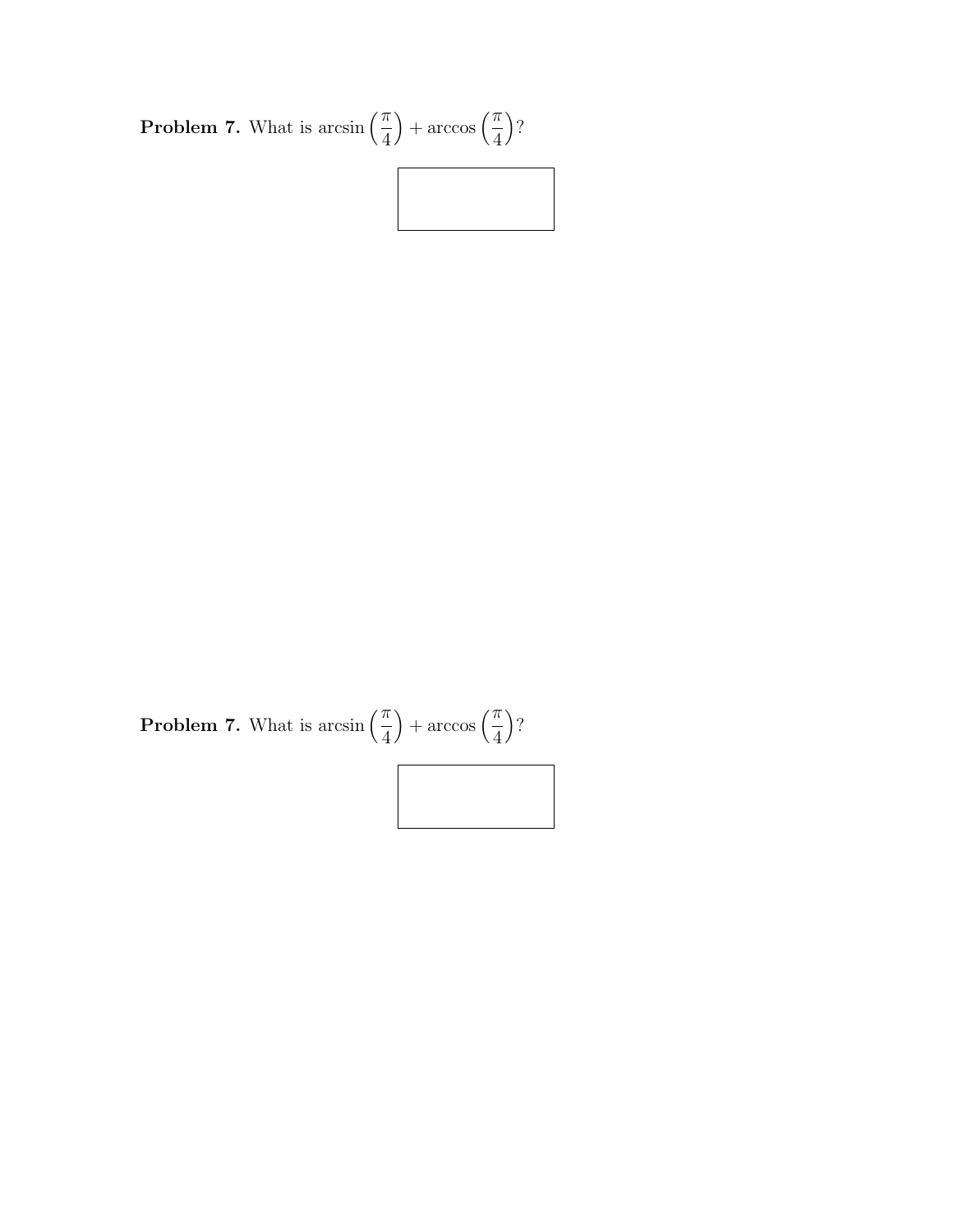**Problem 8.** What is the largest positive integer k for which  $3^k$  divides  $999...9$  $\overline{2019}$  nines ?



**Problem 8.** What is the largest positive integer k for which  $3^k$  divides  $999...9$  $\overline{2019}$  nines ?

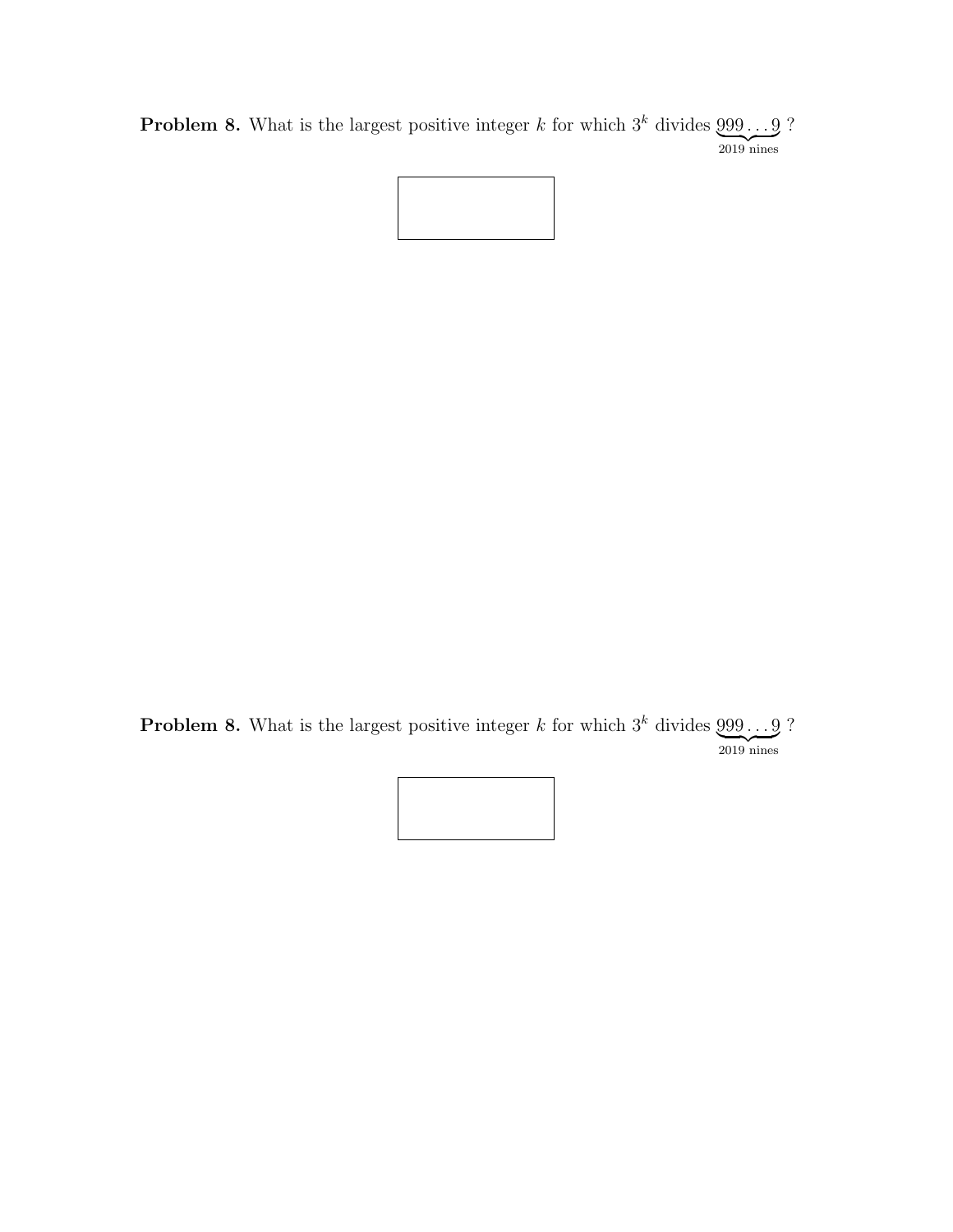Problem 9. Detective Uga comes across a combination lock requiring a 5-digit keycode, with each digit in  $\{0, 1, 2, \ldots, 9\}$ . Dusting for prints reveals that the combination only uses the digits 2, 0, 1, 9 and only those four digits. How many possible keycodes use those four digits?



Problem 9. Detective Uga comes across a combination lock requiring a 5-digit keycode, with each digit in  $\{0, 1, 2, \ldots, 9\}$ . Dusting for prints reveals that the combination only uses the digits 2, 0, 1, 9 and only those four digits. How many possible keycodes use those four digits?